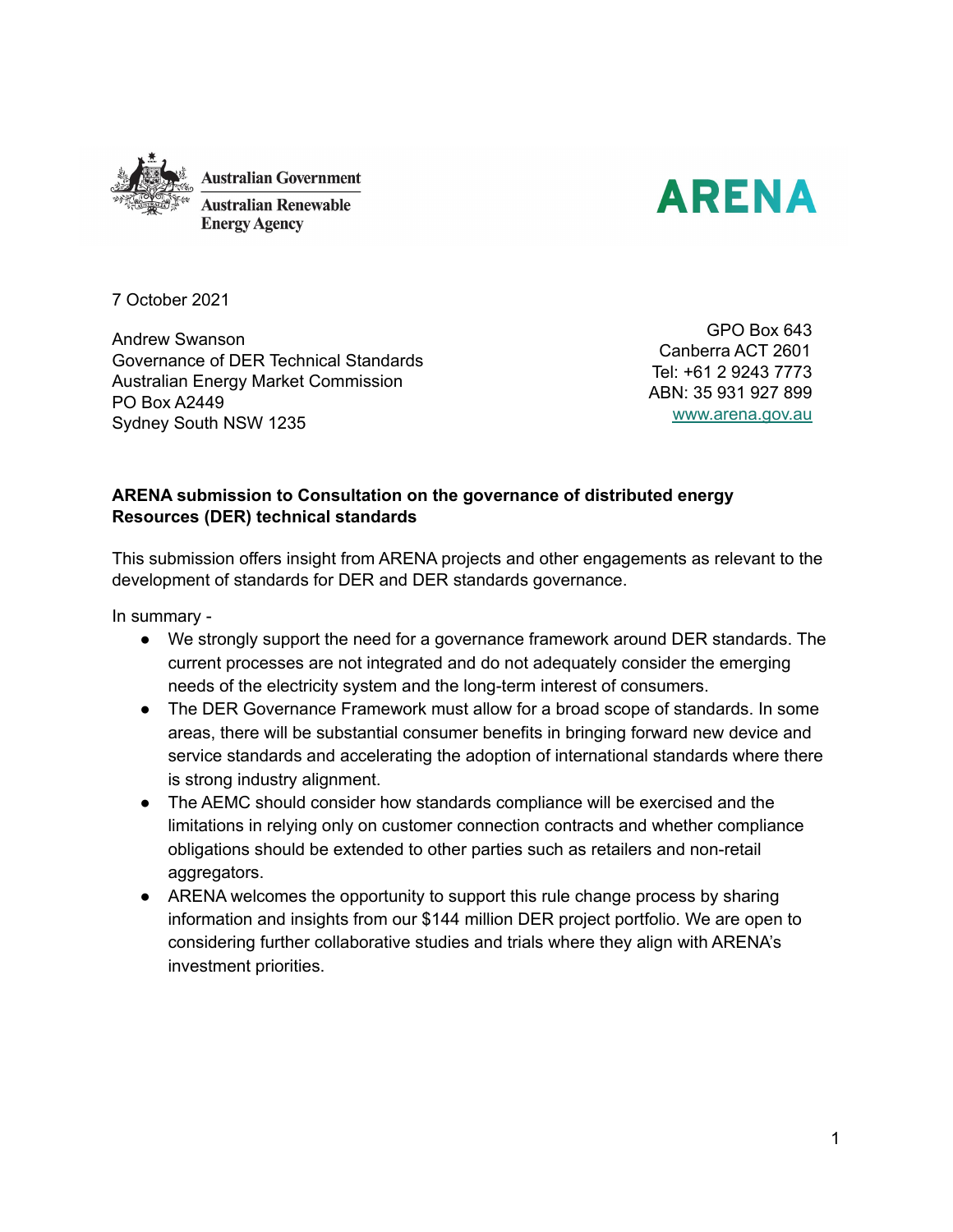# ARENA's relevant projects and engagements

DER is currently being adopted at a rate of >3GW per annum and electric vehicles and other sources of flexible demand are expected to greatly increase in their rate of deployment in the coming years. Australia is only at the beginning of its transition to a more distributed energy system and ARENA is focussed on demonstrating the technologies and supporting frameworks that will ensure DER reaches its full economic potential as a part of a broader, optimised energy transition.

ARENA is actively engaged in various collaborations, studies and demonstrations that highlight the importance of effective standards for DER and more proactive and consistent standards governance. Current and recent initiatives include:

- The development of frameworks for the trialling and implementation of Dynamic Operating Envelopes. 1
- Various trials that involve the integration of DER into market and network management systems including the Evolve Project, Project EDGE, SAPN Flexible Exports for Solar PV, and others yet to be announced.
- Trialling the participation of virtual power plants in FCAS markets which has been a key input into the current Market Ancillary Services Standard (MASS) review. 2
- Supporting the Distributed Energy Integration Program (DEIP) Interoperability Steering Committee<sup>3</sup> and the DER Integration API Technical Working Group.
- Delivery of the DEIP EV Grid Integration Working Group.<sup>4</sup>
- A Customer Energy Management System study that is assessing the readiness of behind the meter technologies for DOEs and the limitations of current device-to-device interoperability standards.
- The State of the DER Technology Integration Report that assessed the functional maturity of DER including standardised communications and interoperability requirements.

Demand flexibility has recently been identified as a key investment priority for ARENA $5$  and national standards for device capability, and device-to-device and device-market interoperability are considered a critical enabler for efficient levels of demand-side participation in energy markets.

## The scope of required standard governance

Existing approaches to the development of standards are often slow, voluntary or inconsistent between jurisdictional schemes, and the market will benefit from clear long-term signals for product development built around a strategic view of future market development. The AEMC's active engagement and leadership will be instrumental to this outcome and we support an approach where the AEMC is accountable for ensuring that standards development processes

<sup>1</sup> [https://arena.gov.au/\[...\]/dynamic-operating-envelopes-workstream/](https://arena.gov.au/knowledge-innovation/distributed-energy-integration-program/dynamic-operating-envelopes-workstream/)

<sup>2</sup> [https://aemo.com.au/\[...\]/mass-consultation](https://aemo.com.au/en/consultations/current-and-closed-consultations/mass-consultation)

<sup>3</sup> [https://arena.gov.au/\[...\]/interoperability-steering-committee/](https://arena.gov.au/knowledge-innovation/distributed-energy-integration-program/interoperability-steering-committee/)

<sup>4</sup> [https://arena.gov.au/\[...\]/ev-grid-integration-workstream/](https://arena.gov.au/knowledge-innovation/distributed-energy-integration-program/ev-grid-integration-workstream/)

<sup>5</sup> <https://arena.gov.au/about/strategic-priorities/>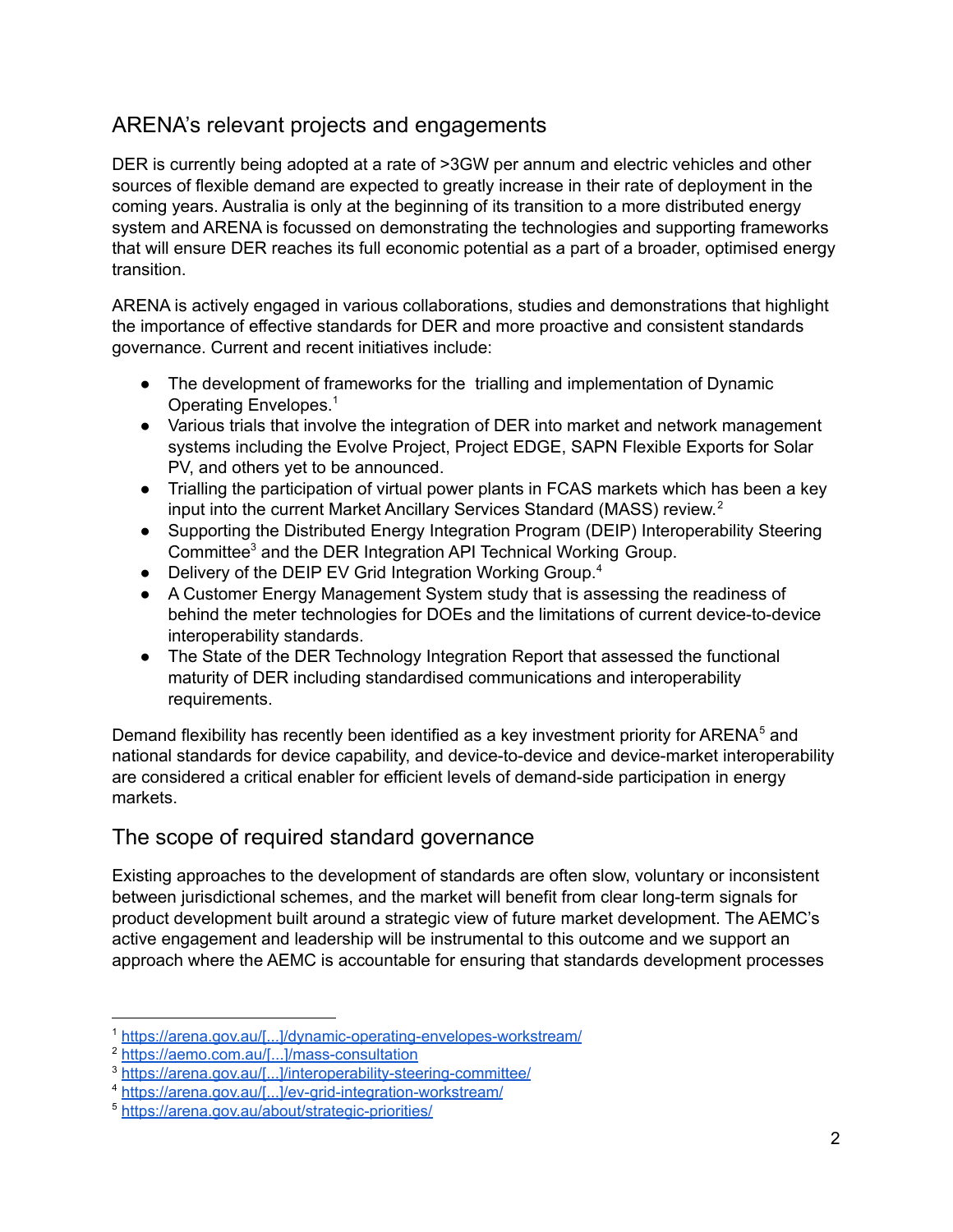are adequate and aligned with the developing needs of the electricity system and in the long-term interest of consumers.

The scope of future standards extends well beyond the current referencing of AS 4777.2 in the National Electricity Rules (NER). It will need to include the consideration of standards for smart energy device communication (e.g. IEEE 2030.5) and demand response enablement (e.g. AS 4755) for a range of conventional and novel end-user devices. To illustrate the benefits of a broad scope for standards development, ARENA is currently working with the market bodies on modelling the electricity system benefits of enabling greater demand flexibility for electric vehicles and other sources of flexible demand. Early results indicate that the potential savings are a substantial fraction of total system costs and may warrant more active and urgent consideration of standards for electric vehicle charging and smart devices to ensure costs for electricity consumers are kept to a minimum as transport and heating services electrify. This work will be published in late 2021.

We note that it will be necessary to define the scope of the DER standards governance body. There are many interactions that DER has across the energy sector. Some standards are the responsibility of state jurisdictions, others are federal, some private, and some through government agencies. Examples of related standards include voltage, harmonics, cyber security, fast frequency response, synthetic inertia, safety and many others. It will be a challenge to ensure that the scope of the body is broad enough to be effective, but does not extend into areas that are already adequately covered by other entities. Ultimately we see the AEMC has a role in identifying any inadequacies in standards development, and being accountable to Ministers for ensuring inadequacies do not threaten the long term interest of consumers.

We also support the broad representation of the proposed body that extends beyond incumbent interests. The profound implications of DER standards on innovation and market development require that consultation with consumer groups and new technology providers are a key part of the governance process.

#### Enforcement through customer connection contracts

The rule change request by the ESB proposes that standards be implemented through National Energy Law (NER) Chapter 5A connection contracts. While this is a sensible starting point, this approach may have limitations that could necessitate complementary reforms to other parts of the NER and National Energy Retail Law (NERL). In particular, it is important to consider that a consumer's compliance with a connection contract will be impacted by the actions of third party vendors, retailers and non-retail aggregators. This could relate to the compliance of devices 'as installed' or 'as operated'. Some matters such as device interoperability, communications channels and cyber security may be impacted by software changes that are outside of a consumer's awareness or control.

There are also substantial potential changes in the roles of customers and aggregators under emerging 'energy-as-a-service' models<sup>6</sup> and if DOEs and network tariffs are to be assigned to

<sup>&</sup>lt;sup>6</sup> See for example: [https://www.irena.org/\[...\]/IRENA\\_Energy-as-a-Service\\_2020.pdf](https://www.irena.org/-/media/Files/IRENA/Agency/Publication/2020/Jul/IRENA_Energy-as-a-Service_2020.pdf?la=en&hash=E81F973296F812182DB6E44804695344CEADE848)